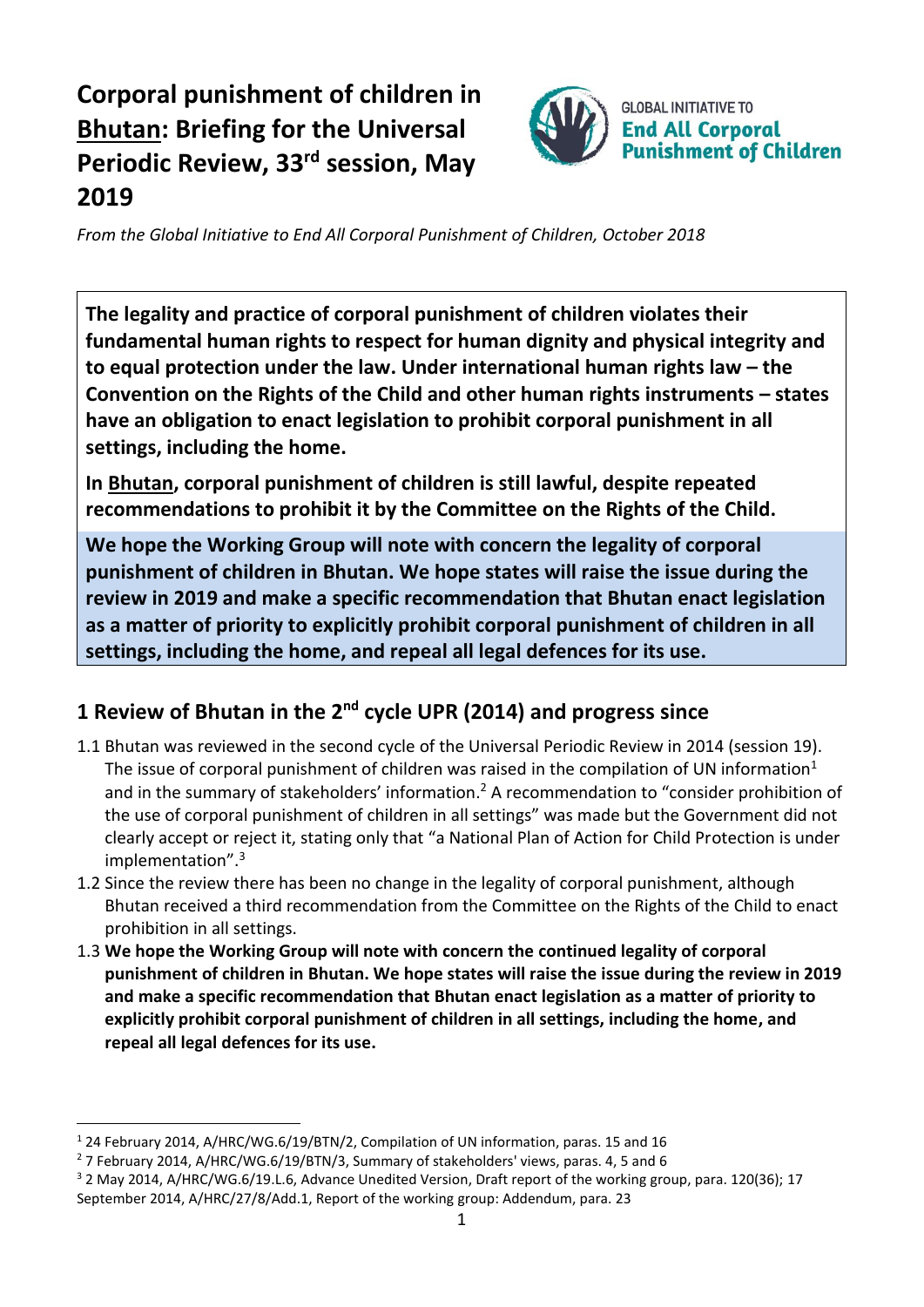### **2 Legality of corporal punishment in Bhutan**

#### *Summary of current law and reforms needed to achieve prohibition*

Corporal punishment in Bhutan is prohibited in the penal system but it is still lawful in the home, in alternative and day care settings, and in schools. Prohibition in penal institutions requires confirmation. Legislation should be enacted to explicitly prohibit all corporal punishment in all settings, including the home, and all legal defences for its use, including in the Penal Code 2004, should be repealed.

- 2.1 *Home (lawful):* Corporal punishment is lawful in the home. Articles 109 to 112 of the Penal Code 2004 provide for the "use of force for care, discipline, or safety of another". Article 109 states: "A defendant shall have the defence of justification, if the defendant uses force on an incompetent or incapable person and the defendant is the parent or guardian or other person responsible for the general care and supervision of such person and the force: (a) is used with the purpose of safeguarding or promoting the welfare of the incompetent or incapable person, including the prevention of serious misconduct; (b) used is not designed to cause or known to create a substantial risk of causing death or serious bodily injury; and (c) used is no greater than that which is necessary."
- 2.2 At a meeting of the South Asia Forum in July 2006, following on from the regional consultation in 2005 of the UN Secretary General's Study on Violence against Children, the Government made a commitment to prohibition in all settings, including the home. In 2010, Government representatives in SAIEVAC (South Asia Initiative to End Violence Against Children) developed a national action plan to achieve prohibition and in 2011 endorsed a report on progress towards prohibiting corporal punishment in South Asia states which included an analysis of the reforms required in Bhutan.<sup>4</sup> However, subsequent law reform did not achieve full prohibition.
- 2.3 The Child Care and Protection Act 2011 provides for a number of offences against children, including assault (art. 212), cruelty (art. 213), "harsh or degrading correction or punishment" (art. 214) and battery (art. 215). Article 214 prohibits "harsh or degrading correction or punishment" in the home, schools and other institutions but does not cover all corporal punishment; it states that "any corrective measures shall be culturally appropriate and in accordance with rules framed for the discipline of children". The interpretation of article 215 on battery is unclear. Article 11 of the Act states that programmes and services established under the Act shall "be culturally appropriate including any rules that may be required for the discipline of children". Rules under the Child Care and Protection Act were drafted in 2014 and are silent on the issue of corporal punishment.
- 2.4 The Child Adoption Act 2012 states that "during the course of adoption, the child shall be protected from physical or psychological harm caused, or that may be caused, by being subjected or exposed to abuse, ill-treatment, violence or other behaviours" (art. 4).
- 2.5 The Domestic Violence Prevention Act 2013 defines domestic violence as "violence against a person by another person with whom that person is, or has been in a domestic relationship" (art. 3). Violence is defined as "any act, omission or behaviour towards a person which results in physical, sexual, emotional or economic abuse", and physical abuse is defined as including "any act or conduct of the defendant which: (a) causes bodily injury, pain, harm, or danger to life; (b)

<sup>4</sup> SAIEVAC (2011), *Prohibition of corporal punishment of children in South Asia: a progress review*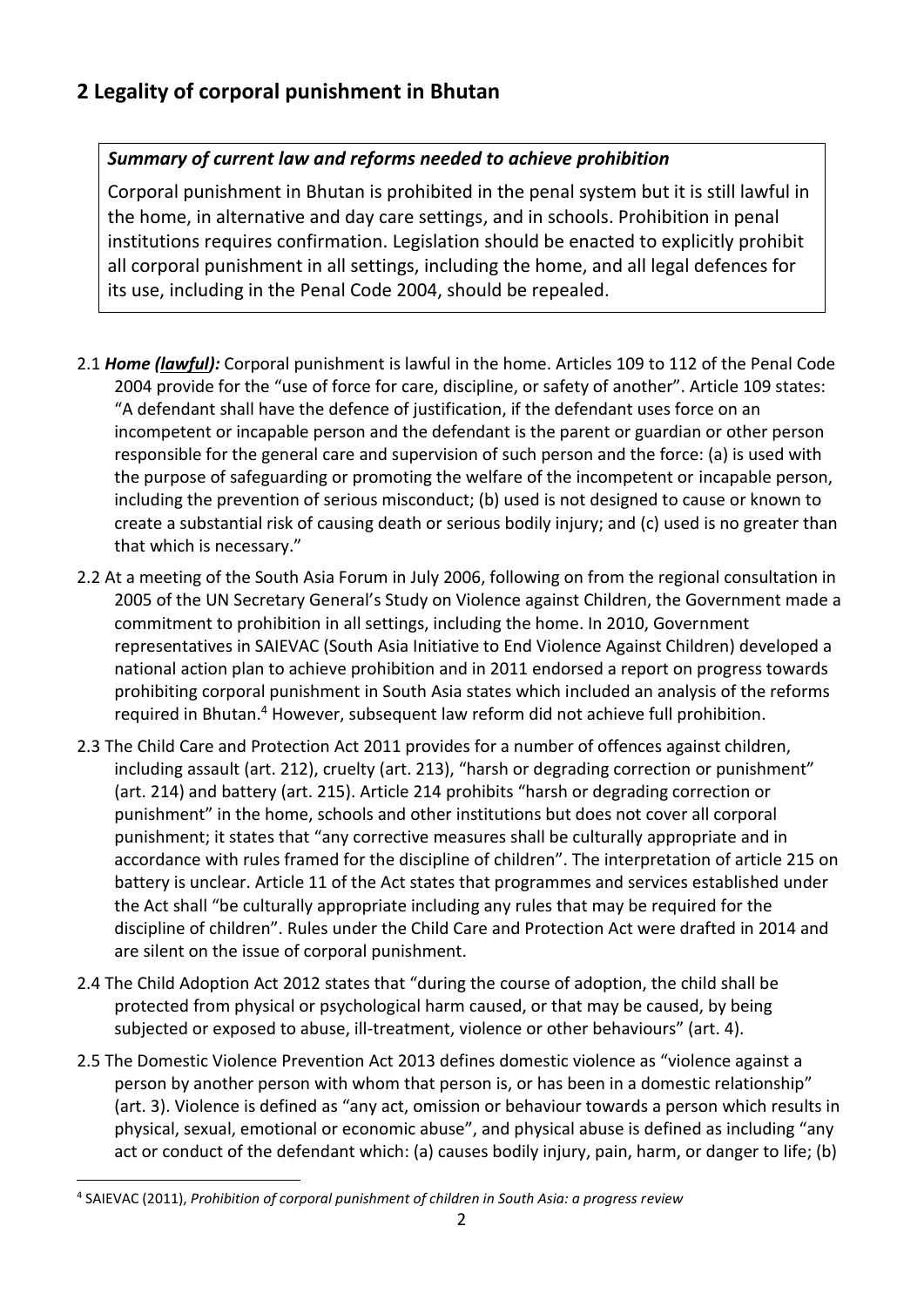impairs the health or development of the victim; or (c) otherwise violates the dignity of the victim" (art. 4). It would appear that this could be interpreted as prohibiting all corporal punishment, but the Act is not clear in this respect and the protection for children is undermined by the provisions for the use of force in the Penal Code 2004 (see above). Rules under the Act came into effect in 2015.<sup>5</sup> There is no mention of corporal punishment in the Rules – they only provide that "children experiencing domestic violence *on a recurrent basis* [be] registered …" (emphasis added).

- 2.6 *Alternative care settings (lawful):* Corporal punishment is lawful in alternative care settings under the provisions for the use of force for "discipline" in article 109 of the Penal Code 2004. The prohibition of "harsh and degrading correction or punishment" in the Child Care and Protection Act 2011 prohibits corporal punishment of a certain severity, but not all corporal punishment. Children without parental care are often sent to monastic institutions, where corporal punishment is discouraged but not prohibited by law (see below).
- 2.7 *Day care (lawful):* Corporal punishment is lawful in day care under the provisions for the use of force for "discipline" in article 109 of the Penal Code 2004. The prohibition of "harsh and degrading correction or punishment" in the Child Care and Protection Act 2011 prohibits corporal punishment of a certain severity, but not all corporal punishment.
- 2.8 *Schools (lawful):* Corporal punishment is lawful in schools under article 109 of the Penal Code 2004. A number of non-legislative measures have been taken against corporal punishment in schools: a notification from the Ministry of Education in 1997 stated that it should not be used, confirmed in the Teacher and Student's Code of Conduct 1997 and subsequent administrative directives; corporal punishment is discouraged in schools in the promotion of Gross National Happiness; a resolution was adopted at the  $11<sup>th</sup>$  Annual Education Conference in 2008 to enforce a ban on corporal punishment in schools, and guidance on school discipline was produced in 2011 to encourage positive non-violent forms of discipline. A new Education policy is being drafted, and there have also been reports of High Court decisions condemning corporal punishment of children in schools (information unconfirmed).<sup>6</sup> But there is no clear prohibition in law of all corporal punishment in schools, only of "harsh or degrading correction or punishment" in article 214 of the Child Care and Protection Act 2011. The Bhutan Education City Act 2012 is silent on the issue.
- 2.9 In monastic institutions, where children from the age of 6 are trained as monks and nuns and where orphaned and abandoned children are also sent, a decree of the *Je Khenpo* (the "chief abbot") reportedly states that corporal punishment should not be used.<sup>7</sup> In the 2013 Annual Conference of the Commission for Monastic Affairs in Bhutan, a resolution on Alternative Forms of Discipline was adopted and the Commission has been undertaking awareness programmes on the issue within monastic institutions. $8$  But there is no clear prohibition in law.
- 2.10 *Penal institutions (?unlawful):* Corporal punishment appears to be unlawful as a disciplinary measure in penal institutions under the Child Care and Protection Act 2011. Article 73 states: "Every child in conflict with the law shall not be subjected to torture or to cruel, inhuman or degrading treatment or punishment." Article 23 states: "Restraint or force shall be used only when the child poses an imminent threat of injury to oneself or others and only when all other means of control have been exhausted. The use of restraint or force shall never be used as a means of punishment." According to article 75 a child detained for an offence "shall be treated

<sup>5</sup> 15 July 2016, CEDAW/C/BTN/Q/8-9/Add.1, Reply to the list of issues on eighth/ninth report, paras. 34 and 35

<sup>6</sup> Communication with UNICEF Bhutan, August 2018

<sup>7</sup> Government of Bhutan & UNICEF (2013), *A situation analysis of children, youth and women in Bhutan – 2012*

 $8$  [2014], CRC/C/BTN/3-5 Advance Unedited Version, Third-fifth state party report, para. 127